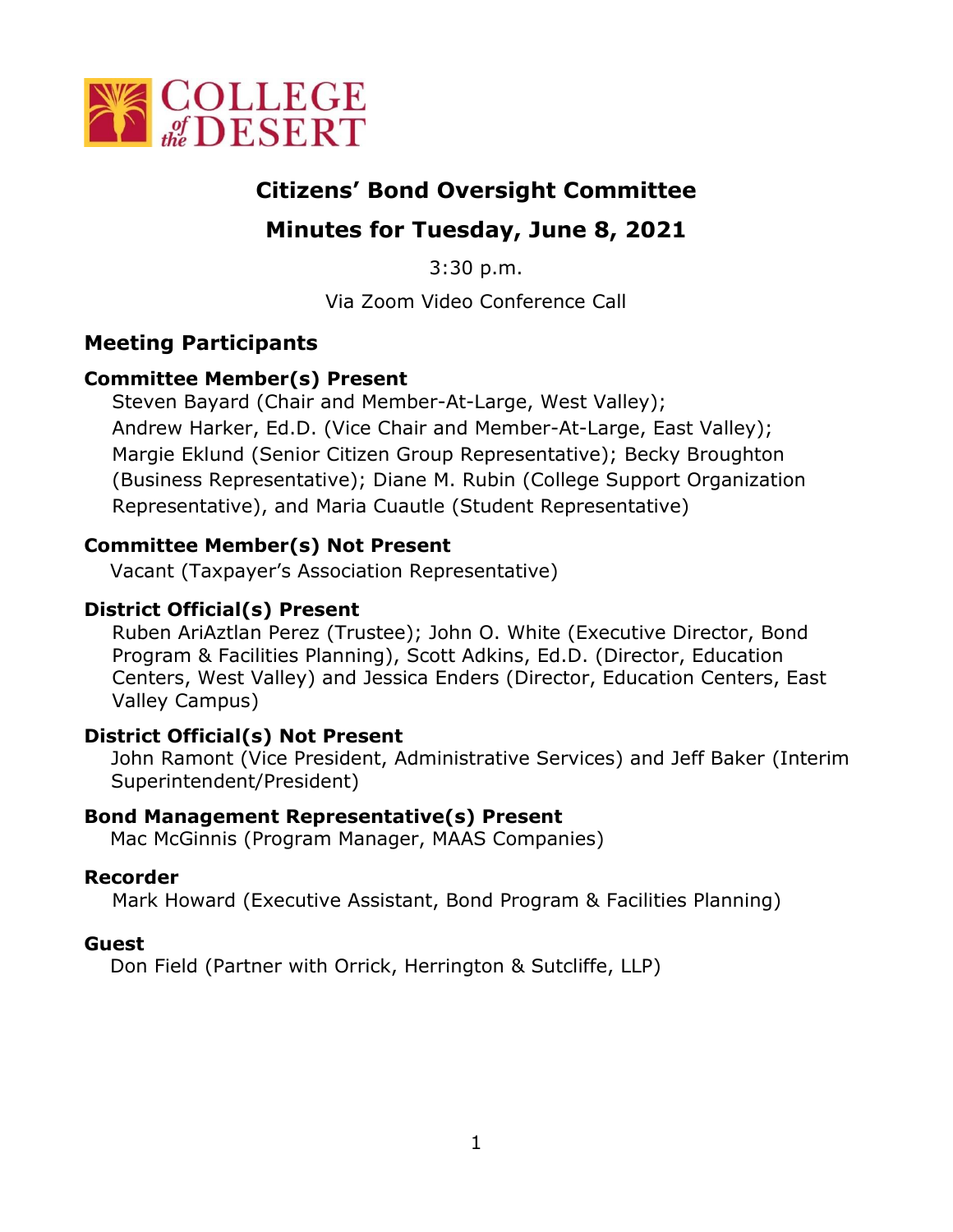## **Meeting Minutes**

## **1. Call to Order/Roll Call**

• Chair Steven Bayard called the committee to order at 3:30 p.m. The committee had a quorum.

#### **1.1 Public Comments**

• Pursuant to the Governor's Executive Order N-25-20, Chair Steven Bayard stated that the Citizens' Bond Oversight Committee (C.O.C.) may participate via teleconference. He further stated that public participation, in accordance with Executive Order N-25-20 and guidance from the California Department of Public Health on gatherings, remote public participation is allowed and will be accepted by email to [mhoward@collegeofthedesert.edu](mailto:mhoward@collegeofthedesert.edu) during the meeting, prior to the close of public comment on an item, and read into the record during public comment. There is a time limit of three (3) minutes per person and a maximum of 15 minutes for the entire meeting.

• Chair Steven Bayard requested that any guest(s) present in the Zoom Meeting identify themselves or reached out to Mark Howard via email. No response was received and Recorder Mark Howard confirmed no guest(s) had joined the meeting or had communicated through email.

## **2. Action Items**

#### **2.1 Approval of June 8, 2021 Agenda**

• A motion was made by Diane Rubin to approve the June 8, 2021 Meeting Agenda. Becky Broughton seconded the motion. No discussion ensued. All in favor. No opposed. Motion was passed.

## **2.1 Conclusion**

• June 8, 2021 Meeting Agenda was approved as presented.

| 2.1 Follow-up Items | 2.1 Task of | 2.1 Due by  |
|---------------------|-------------|-------------|
| <b>None</b>         | <b>None</b> | <b>None</b> |

#### **2.2 Approval of March 9, 2021 Minutes**

• A motion was made by Margie Eklund to approve the March 9, 2021 Meeting Minutes as presented. Diane Rubin seconded the motion. No further discussion ensued. All in favor. No opposed. Motion was passed.

## **2.2 Conclusion**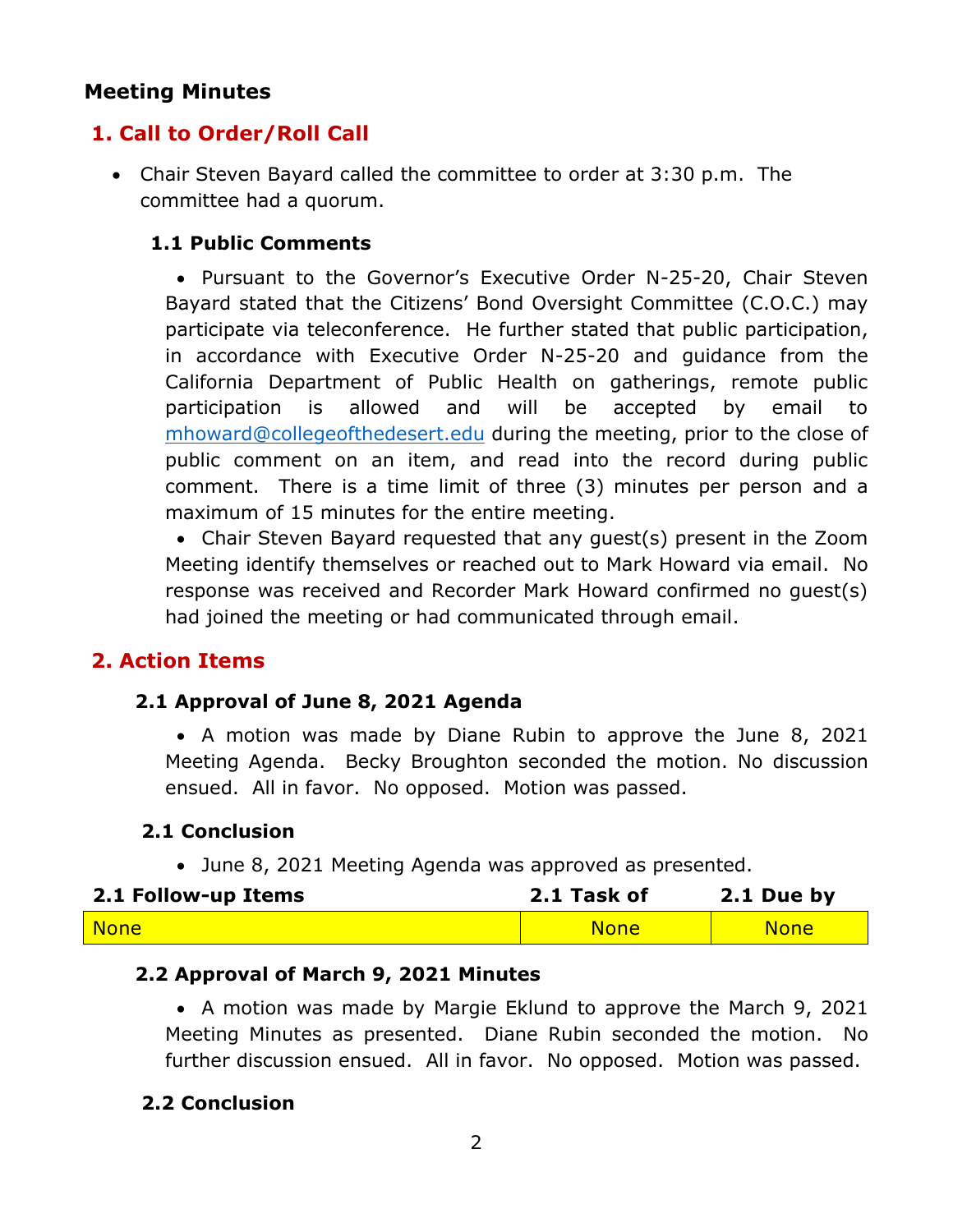• March 9, 2021 Meeting Minutes were approved.

| 2.2 Follow-up Items | 2.2 Task of | 2.2 Due by  |
|---------------------|-------------|-------------|
| <b>None</b>         | <b>None</b> | <b>None</b> |

#### **2.3 Committee Member Appointment(s) Reappointment(s) Process**

• Chair Steven Bayard advised the Committee that nominations for the 2021-2022 Citizens' Bond Oversight Committee Chair and Vice Chair, and subsequent voting, would take place at the next meeting on September 14, 2021.

• Chair Steven Bayard noted that this was his sixth year and final term as the East Valley member of the Committee and a new member would need to fill this vacancy. In addition, Becky Broughton is at the end of her second term and, if willing, requires reappointment for third term and Maria Cuautle is finishing her one year of service and, if willing, will need reappointment for an extended six-month term. Becky Broughton stated she was willing to serve another term. Maria Cuautle informed the Committee that another student would be applying for the Student Representative member position.

## **2.3 Conclusion**

• At the next meeting the Committee will address nominations and vote for the next Chair and Vice Chair, as well as re-visit the Member Appointment(s) and Reappointment(s) process.

## **3. Information/Discussion Items**

#### **3.1 Bond Council Committee Overview/Orientation Presentation**

• Chair Steven Bayard welcomed Don Field, Partner with Orrick, Herrington & Sutcliffe, LLP and the District's legal counsel for the Bond Program. Mr. Field introduced himself to the Committee and outlined the purpose of the Citizens' Bond Oversight Committee which touched on the following points:

- $\checkmark$  The purpose of the Committee is to act as an audit and monitoring entity to ensure the Bond monies are spent on, and only on, the authorized projects.
- $\checkmark$  The Committee does not have any jurisdiction concerning the projects' design aspects, locations, time tables or other project management details. The decisions regarding these matters are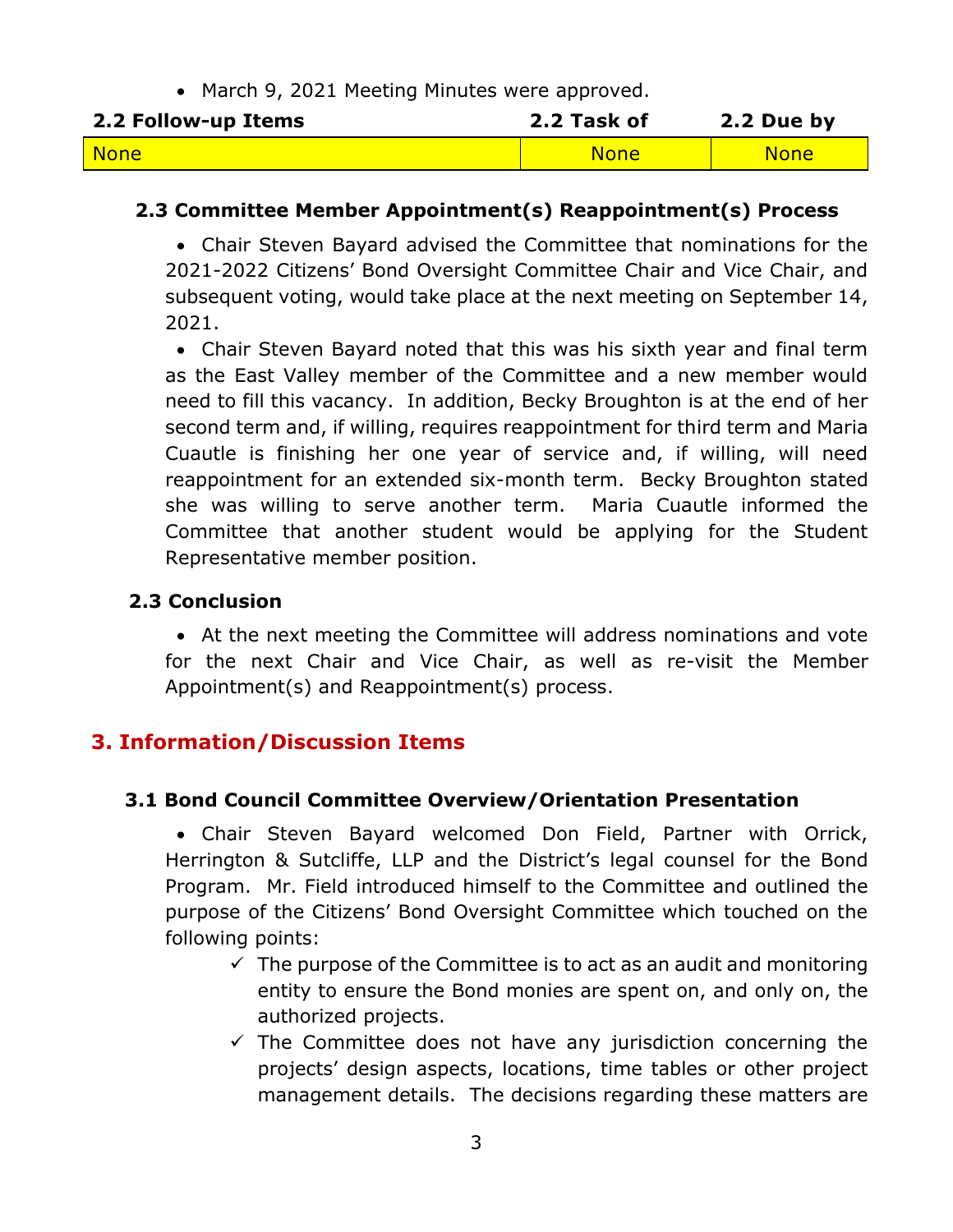made by the District's Board of Trustees and may not be delegated.

 $\checkmark$  The Committee must meet at least once a year and review the Annual Citizens' Bond Oversight Committee Report. Presently there are four scheduled meetings per year.

• Following Diane Rubin's inquiry as to if there are any support organizations for the bond oversight committees in California, Mr. Field commented that he believed there was and would research and advise the Committee.

## **3.1 Conclusion**

• The committee thanked Mr. Field for his time and the presentation.

| 3.1 Follow-up Items | 3.1 Task of | $3.1$ Due by |
|---------------------|-------------|--------------|
| <b>None</b>         | <b>None</b> | <b>None</b>  |

## **3.2 Bond Project Updates**

• Mac McGinnis presented the Bond Project Updates slides, beginning with aerial photos of the following four locations where the bond projects are happening:

- o Palm Desert Central Campus:
	- $\checkmark$  New Athletics Stadium and fields.
- o Indio Center:
	- $\checkmark$  The new 67,000 square foot expansion building, and
	- $\checkmark$  The new Indio Child Development Center.
- o Palm Springs Development Project:
	- $\checkmark$  The Jack in the Box building has been demolished.
- o The Roadrunner Motors Project:
	- $\checkmark$  The recently acquired undeveloped lot in Cathedral City will be the future home of the Roadrunners Motors auto program.

• The Committee was briefed on the highlights of the two Indio projects with a total budget of \$89,500,000. and construction is slated to begin in spring, 2022.

• The new Roadrunner Motors building in Cathedral City will be 24,000 square feet with a \$28,500,000 budget. Construction is anticipated to begin in summer, 2022.

• Budgeted at \$345,000,000 the Palm Springs Development Project is in the schematic phase with plans for a 330,000 square foot learning center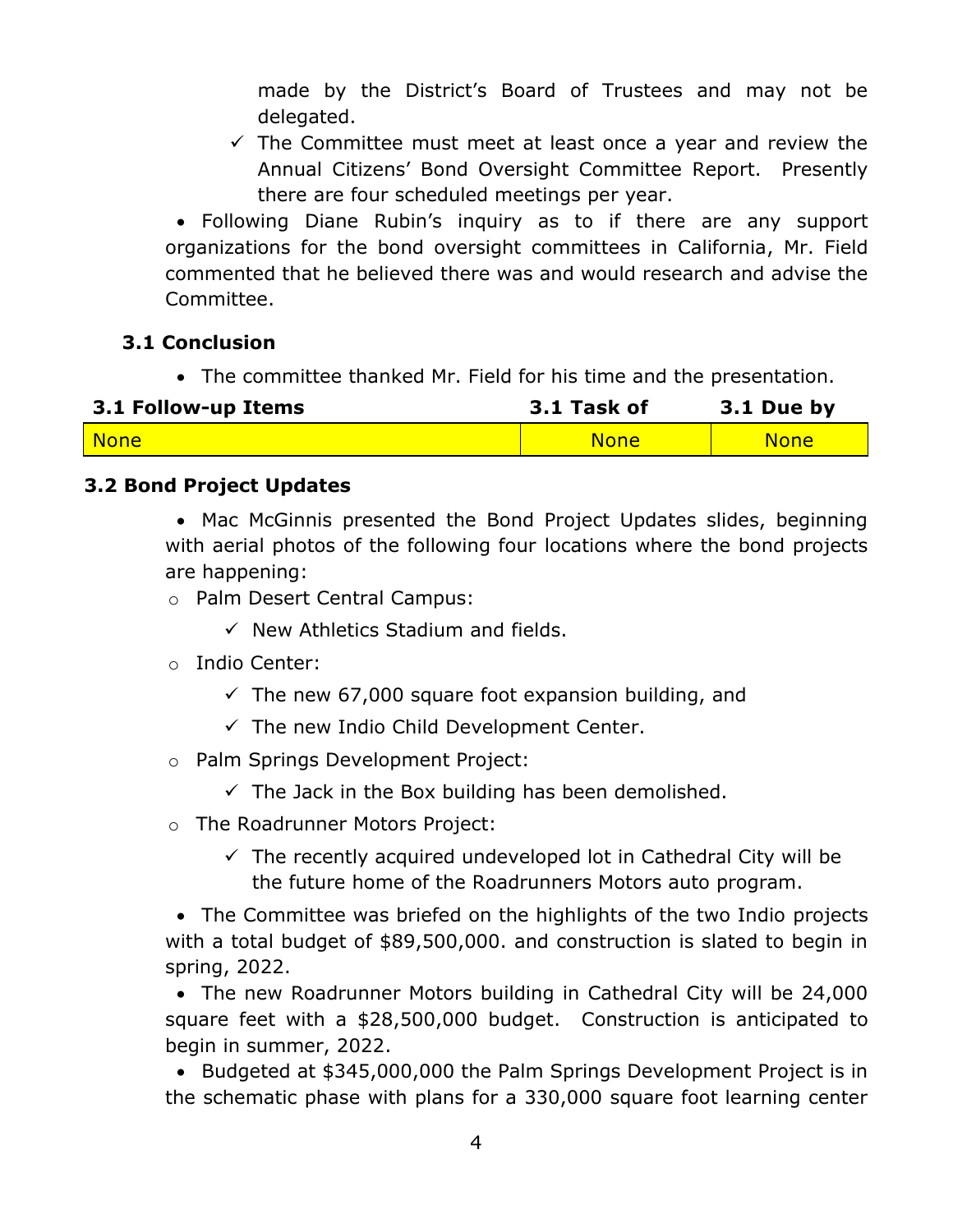where the Palm Springs Mall previously stood. Construction is tentatively scheduled to begin in fall, 2023.

• The New Athletics Stadium and Fields has a budget of \$25,000,000. The total project will encompass 88,000 square feet, which includes revamped football and soccer fields that will have lighting for night games. The new stadium will be 20,000 square feet.

• The Active Project matrix was shared with the committee and reflected a total of \$494,000,000 worth of projects presently in progress.

• The committee reviewed the Completed Projects, Future Projects and Summary matrixes.

• Diane Rubin inquired if any delays or other obstacles have resulted from COVID-19. Mac McGinnis informed the committee that most of the projects were still in the planning stages and were being handled via Zoom conference meetings. The only impact that could greatly impact the projects is the costs of materials, which have increased considerably since the beginning of the pandemic.

## **3.2 Conclusion**

• The committee members thanked Mac McGinnis for the presentation.

| 3.2 Follow-up Items | 3.2 Task of | 3.2 Due by  |
|---------------------|-------------|-------------|
| <b>None</b>         | <b>None</b> | <b>None</b> |

## **3.3 Annual Bond Report, Final**

• John White reminded the committee that the 2019-2020 Annual Bond Report was finalized, published and posted on the College of the Desert web site. He thanked the committee for their cooperation and contributions to the content, as well as noting the new streamlined appearance and updated graphics that are in line with the College of the Desert branding.

## **3.3 Conclusion**

• The committee acknowledged the final 2019-2020 Annual Bond Report.

| 3.3 Follow-up Items  | 3.3 Task of | 3.3 Due by  |
|----------------------|-------------|-------------|
| <mark>l Nonel</mark> | <b>None</b> | <b>None</b> |

## **4. Future Agenda Topics**

• Committee Member Appointment/Reappointment Process (Action item)

# **5. Questions for the District**